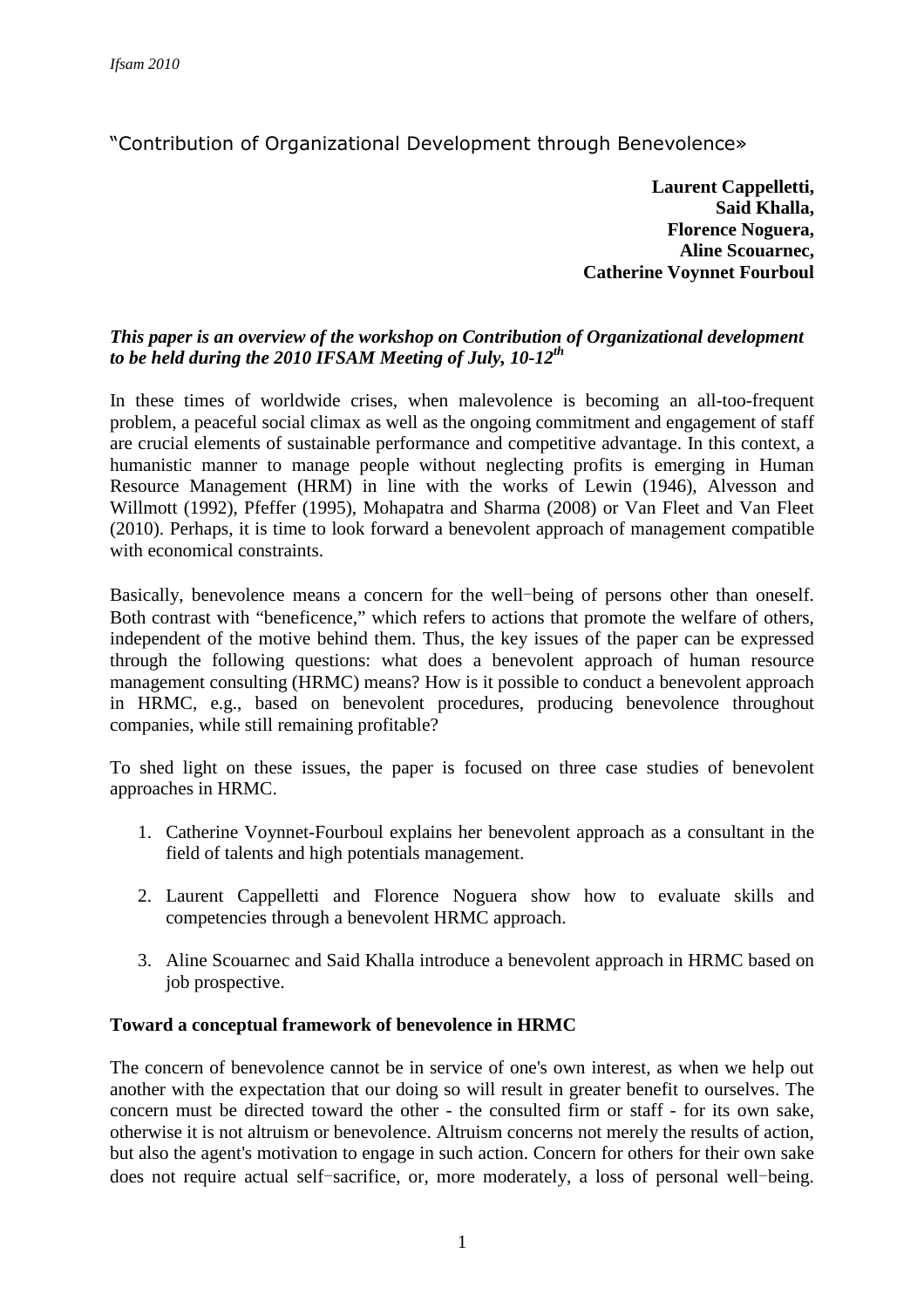There is a view that it does may stem from the false belief that every situation presents us with a choice between fostering our own good and fostering the good of others. Benevolence is one of the self-transcendence values identified by Schwartz (1992) that shows the willingness to transcend selfish concerns for the benefit of others.

In the field of HRMC, benevolence can be seen as the preservation and the enhancement of the welfare of people with whom one is in frequent personal contact (helpful, forgiving, honest, loyal, responsible / opposite: malevolence). From the justice literature we know that managers can promote trust by showing concern for employees' needs and interests (Lind, 1997), by respecting others' rights, and by apologizing for unpleasant consequences (Greenberg, 1993; Konovsky, Pugh, 1994). Managers demonstrating concern also show that they "do good" for their employees, apart from any egocentric or opportunistic motives (Mayer et al., 1995; Mishra, 1996). That is, their behaviour connotes a genuine interest in an employee's welfare and may imply some attachment to the employees.

In contrast, malevolence concerns managers who could take advantage of their employees' vulnerability "stay their hand," choosing not to behave opportunistically (Bromiley, Cummings, 1995). For example, managers could use confidential or personal information about employees to their personal or organizational advantage, could present an employee's innovative idea as their own, or could engage in other similar "cunning" (Pettit, 1995) or "dark-side" (Kramer, Brewer, Hanna, 1996) behaviour that takes advantage of employees' vulnerability. Employees may not always observe managerial restraint, for it may involve the absence of action. However, if they are aware that their manager refrained from exploiting them, they are more likely to perceive their manager as trustworthy.

We assume that empathy and benevolence are connected in the field of HRMC. Proper empathetic engagement is supposed to help to understand and anticipate the behavior of the other. Some research suggests that people are more able and willing to empathize with those most similar to themselves. In particular, empathy increases with similarities in culture and living conditions. Empathy is more likely to occur between individuals whose interaction is more frequent. (See Levenson and Reuf 1997, and Hoffman 2000: 62). There are concerns that the empathizer's own emotional background may affect or distort what emotions they perceive in others (Goleman 1996: p. 104). Empathy is not a process that is likely to deliver certain judgments about the emotional states of others. It is a skill that is gradually developed throughout life, and which improves the more contact we have with the person with whom one empathizes. Accordingly, any knowledge gained of the emotions of the other must be revisable in light of further information.

## **A crucial question in HRMC: Does it pay to be benevolent and what does it cost not be?**

Since worldwide crises of October 2008, reducing evilness, grid, harassment, stress, violence in the workplaces to avoid malevolence, while developing compassion, altruism, personal development to promote benevolence has become a key issue in HRM. Nevertheless, for many companies, the remaining issue is that of the compatibility between benevolence and profitability, which can be expressed through the two following questions: What does it cost to be malevolent? Does it pay to be benevolent?

This is why organizations and their employees need to be assisted in fulfilling their obligations under codes of conduct and even government regulations to reduce the risks of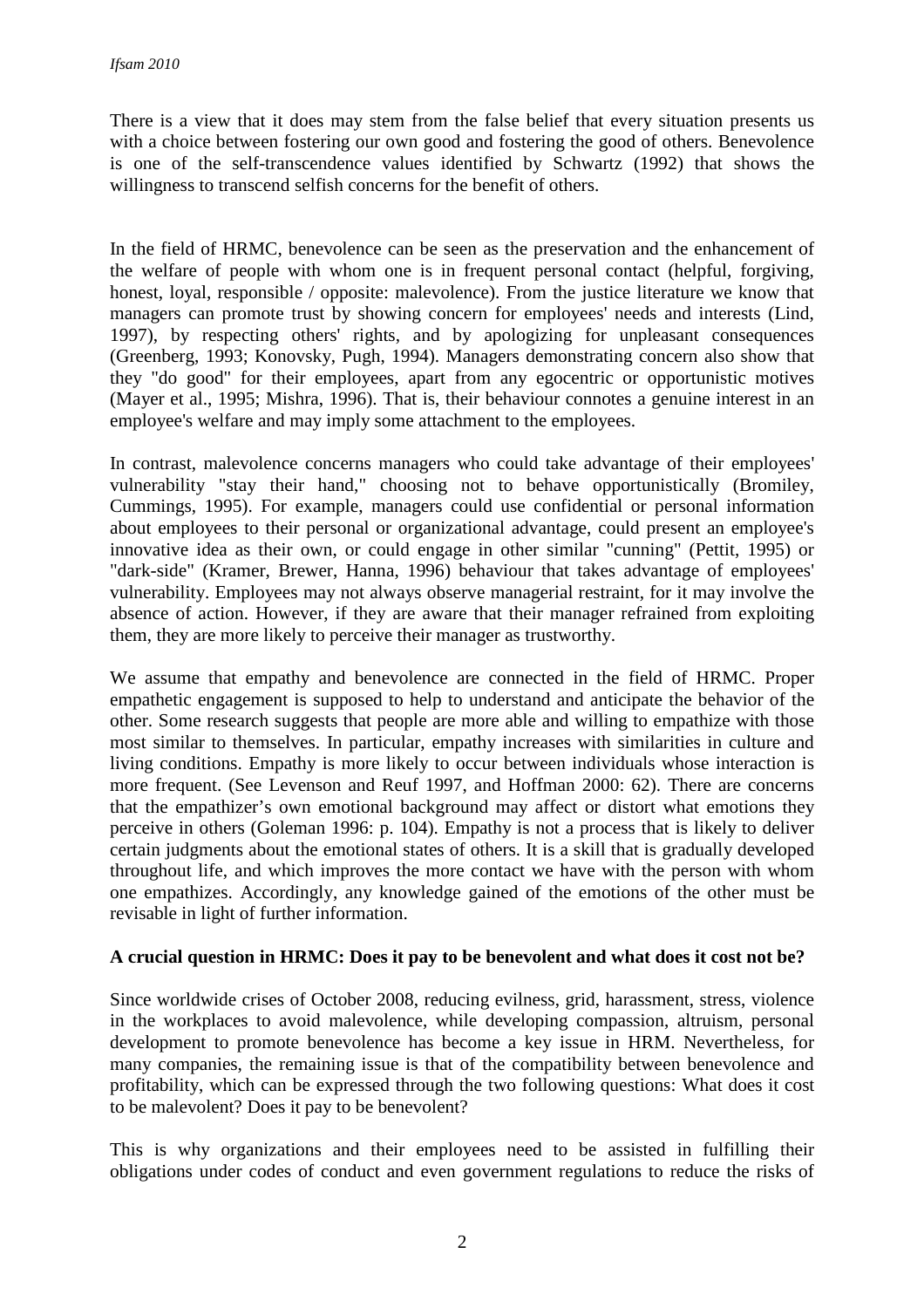any and all forms of malevolence that affect workers during the time they are carrying out their duties as employees. To summarize, HRMC researches need to be oriented in order to provide companies with:

- Concepts and methods to help managers understand and remember how malevolence builds and examine its rapid growth.
- Broader approach toward recognizing and dealing with the issue of workplace malevolence, including both internal and external causes as well as signs of impending acts of malevolence.
- Frameworks to identify and discuss the nature and complexity of malevolence and benevolence in a variety of workplaces.
- Tools for helping management to compare benevolent project costs with the immediate and direct costs plus the delayed and hidden costs of malevolent incidents at work; to develop an awareness of personal characteristics and work behaviours that build toward malevolent behaviour, so that timely intervention can perhaps develop benevolence; to establish a benevolent management team, an organizational benevolent plan and a benevolent intervention plan.

### **Benevolent approach in HRMC: Three case studies**

To shed light on benevolence in the field of HRMC, case studies led in three different fields of HRM –talent management, skill evaluation and job prospective- are presented in the paper, as well as their theoretical background and procedures.

#### **Case 1: Benevolent approach of managing talents and high potentials**

To illustrate a benevolent approach in the field of talent management, the example of a consulting mission led in a company in the food industry will be taken. This company, with a family business governance, 20,000 employees, worldwide operations, called a consultant to investigate a problem of talent retention.

There were three broad objectives for this mission:

1- To evaluate the talents detection - development - retention processes of the company.

2- To compare the company's talent system to other more successful companies' talent systems.

3- To produce specific proposals in order to improve the talent system. The company wondered whether management tools were well received by their senior executives, middle managers, managers. The proposal as consultant was to proceed to a diagnosis to better understand both the motivations and expectations of its high potentials and talents and the strengths/weaknesses of the current organizational system.

This case study shows that benevolence on this particular area of consulting means developing a trustworthy attitude by: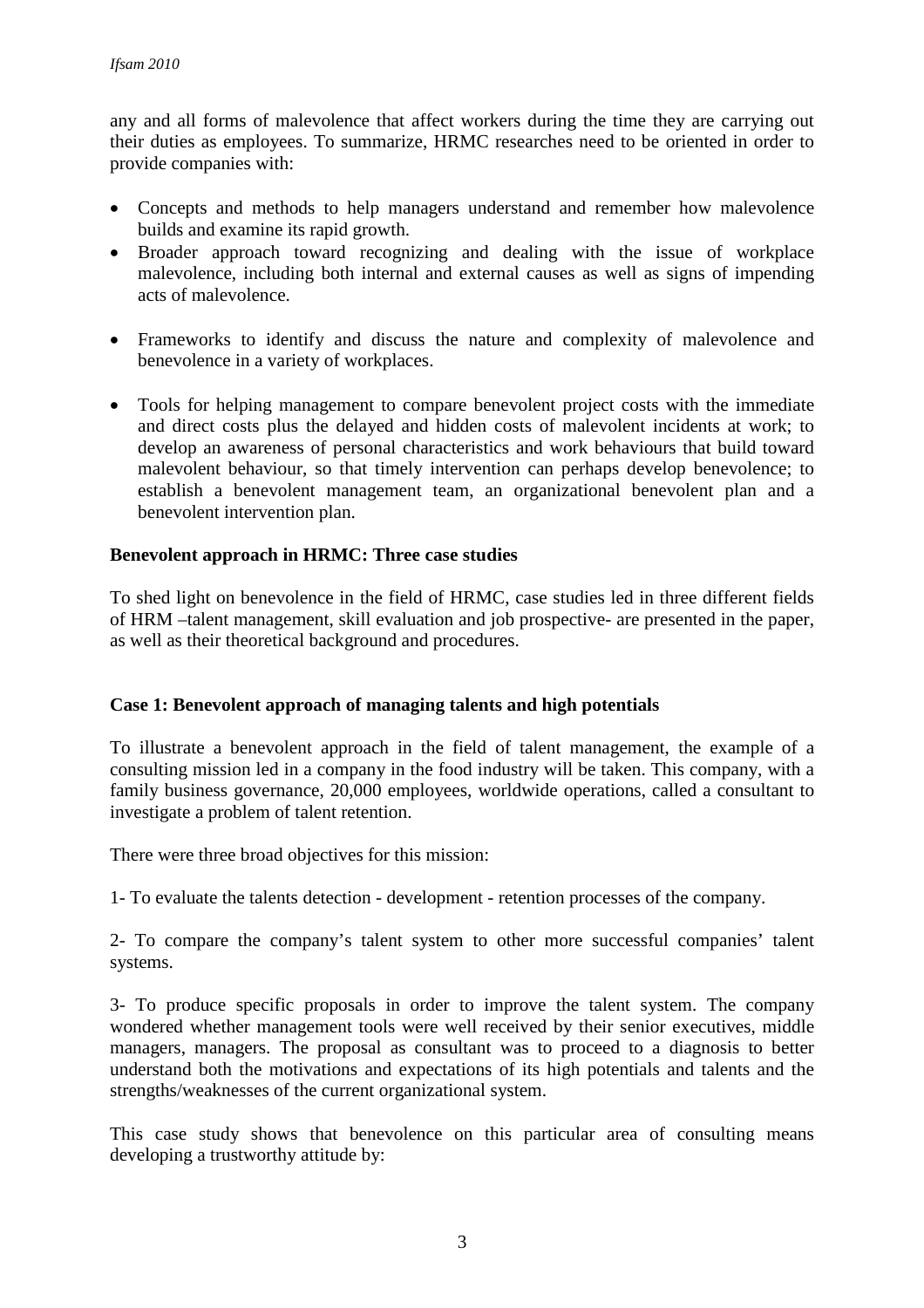Conducting an interview in a very involving matter for the respondents

- $\checkmark$  Behaving in such a way that help people to self disclosure (Morgan, 1986; Otani, 1989)
- $\checkmark$  Using statements that facilitate empathy developing a guideline with an appropriate phrasing
- $\checkmark$  Listening not only what is said but what is meant (concentration, attention offered, clarification)
- $\checkmark$  Being connected to inner, intuitive self
- $\checkmark$  Caring as exemplified by Milton Erickson with the techniques of hypnotherapy: Showing genuine interest for the client, Observing the respondent

Putting in practice self-ethics

- $\checkmark$  to champion the respondents who trust you,
- $\checkmark$  to preserve respondents from negative feed-back from company owners due to non conventional or not acceptable statements

#### **Case 2: Benevolent approach for assessing skills and competencies**

Assessing skills and competencies is a popular field of investigation in HRMC. However, skills and competencies remain a field of conflicts and malevolence within the firms, and particularly their assessment. As a matter of fact, promotions and wages are often connected with subjective and informal assessments of competencies. Thus, one of a big issue for HRMC in the field of skills management is to propose a method for assessing competencies on a consensual and benevolent manner.

To raise this issue, a tool called "the Competency Grid (CG)" will be presented, built by the ISEOR team of intervention-research (Lyon, France) and applied within 1200 companies since 1974. This tool belongs to the general framework of the SEAM approach of consulting (Savall, 1975; Buono, Savall, 2007). CG is a way for HRMC to evaluate and manage competencies in a benevolent manner.

|                | <b>EXISTING TASKS</b>       |                         |                        |                          |                       |                               |                       |
|----------------|-----------------------------|-------------------------|------------------------|--------------------------|-----------------------|-------------------------------|-----------------------|
| <b>PERSONS</b> | <b>Building</b><br>strategy | Making<br>reports       | Managing<br>one's team | Piloting<br>action plans | Encoura<br>ging staff | Mastering<br>social conflicts | Processing<br>budgets |
| Bill           | ◪                           | $\overline{\mathbf{z}}$ |                        | $\overline{\mathbf{z}}$  |                       |                               | Г                     |
| John           |                             |                         |                        |                          |                       |                               |                       |
| Hilary         |                             | $\overline{a}$          |                        |                          |                       |                               |                       |
| Peter          | ◪                           | $\overline{a}$          |                        | ◪                        | $\Box$                | □                             |                       |

#### **The Competency Grid of a board of directors (abstract)**

- : Total mastery of the operation
- ◪ : Need assistance at times
- □ : Knowledge of principles without mastery
- : No practice or knowledge of the operation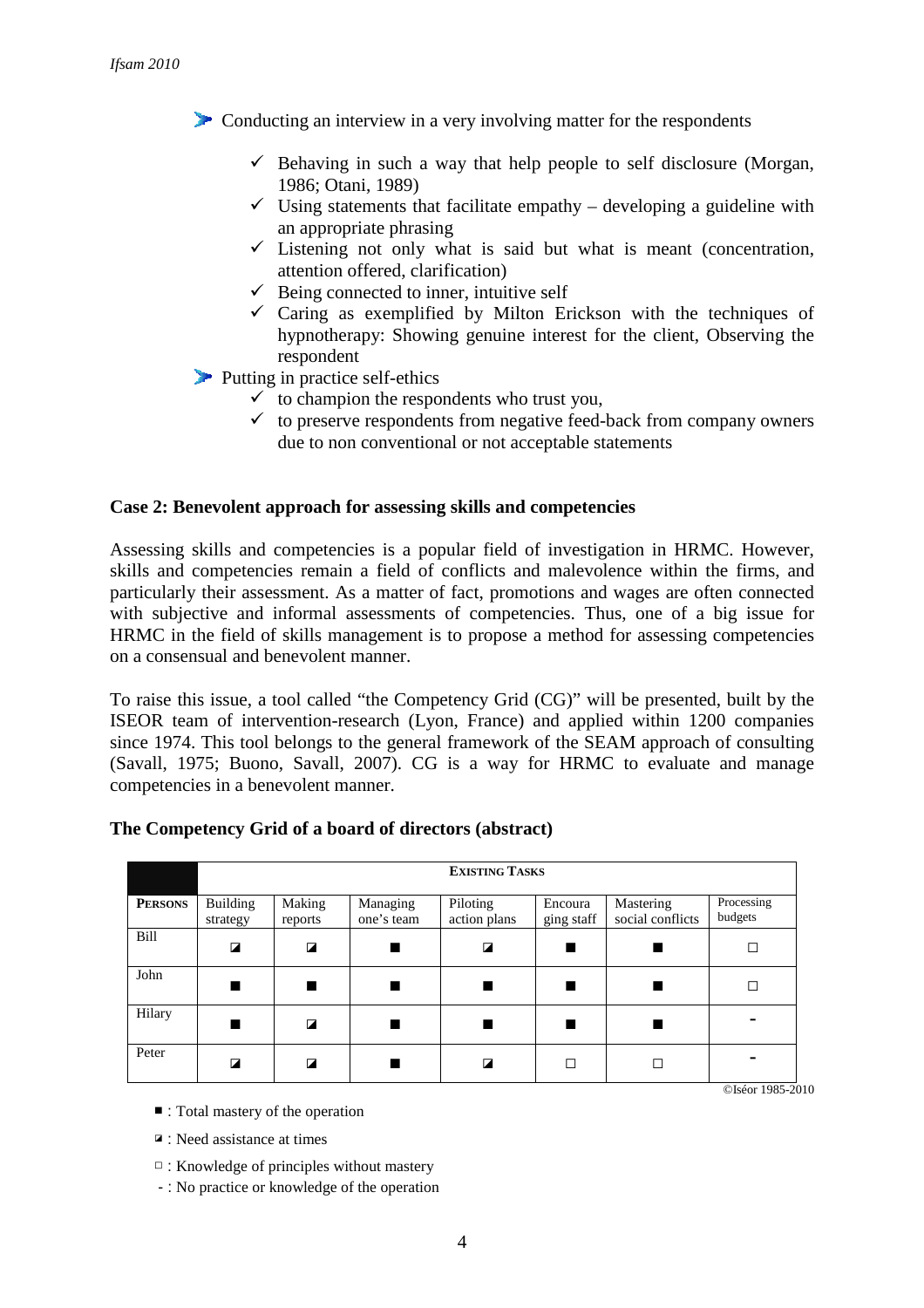Through the case of a real CG of a board of directors stemming from a HRM mission, the two stages of the usage of CG will be described. It will explain on how MC interventions based on CG may be a benevolent process to assess competencies by being based on observation, confidence and dialogue between management, staff and consultant (Cappelletti, Noguera, 2010).

#### **Example 3: Benevolent approach in MC based on job prospective**

Prospective figures as a careful development of ideas on possible future case scenarios based on an appropriate methodology. It is a glance at future possibilities which clarify present actions. The contribution of prospective is to propose an analysis in terms of separation. One can understand that prospective is about anticipation, even though imperfect, of change, discontinuities and probabilities. The goal is not to describe the possible state of the most likely future, but to work out different paths or plausible developments according to the degrees of freedom of the major players. Exploring the prospective appears really as something multidisciplinary and contingent to the very action under consideration.

The key question in prospective seems to be that of the legitimacy of the method used. It is true that in prospective one distinguishes a multitude of tools stemming from the method of scenarios, strategic prospective workshops, competence trees, strategic analysis tools, strategic diagnosis etc. The way of conducting such a mission, especially the way of constructing with people the future of their organization, is a new way of thinking consulting based on benevolence. To demonstrate that, the results of a prospective mission led with social workers will be presented and especially changes initiated by our approach (Scouarnec, Khalla, 2010). In this way, HRMC methods are becoming benevolent: they help people of thinking of their future: the prospective of "me" and organization to construct benevolent HRM approaches, what we call organizational prospective.

This approach is benevolent because of the way of constructing with people the future of their organization. We observe that social workers and management teams are today especially becoming more benevolent of the way of making changes. The focus point is that, through this mission, social workers are aware of their self job prospective, what we call in France: "prospective of me" or "self prospective". It is a good symbol of a benevolent approach which can help someone to anticipate his or her future and being consistent with his or her professional evolution in or out of the organization. That's why we always defend a benevolent approach which makes a focus on the way we can listen to people who do the job and try to find scenarios which can match individual and organizational goals. We defend a humanist approach of prospective: Look ahead, think broad, thorough analysis, taking risks and thinking man (Berger, 1959). In this way, HRM methods are becoming benevolent: they help people of thinking of their future: the prospective of "me" and organization to construct benevolent HRM approaches, what we call organizational prospective. In this organization, this prospective exercise allowed organization to built HRM practices, especially in the field of training, communication and professional evolutions. It also allows people to be aware of their "possible" evolution. In this context, it was a "revolution" and now, people are more conscient of what they can become in or out of the organization. That's why, job prospective can be considered as a benevolent approach in HRMC.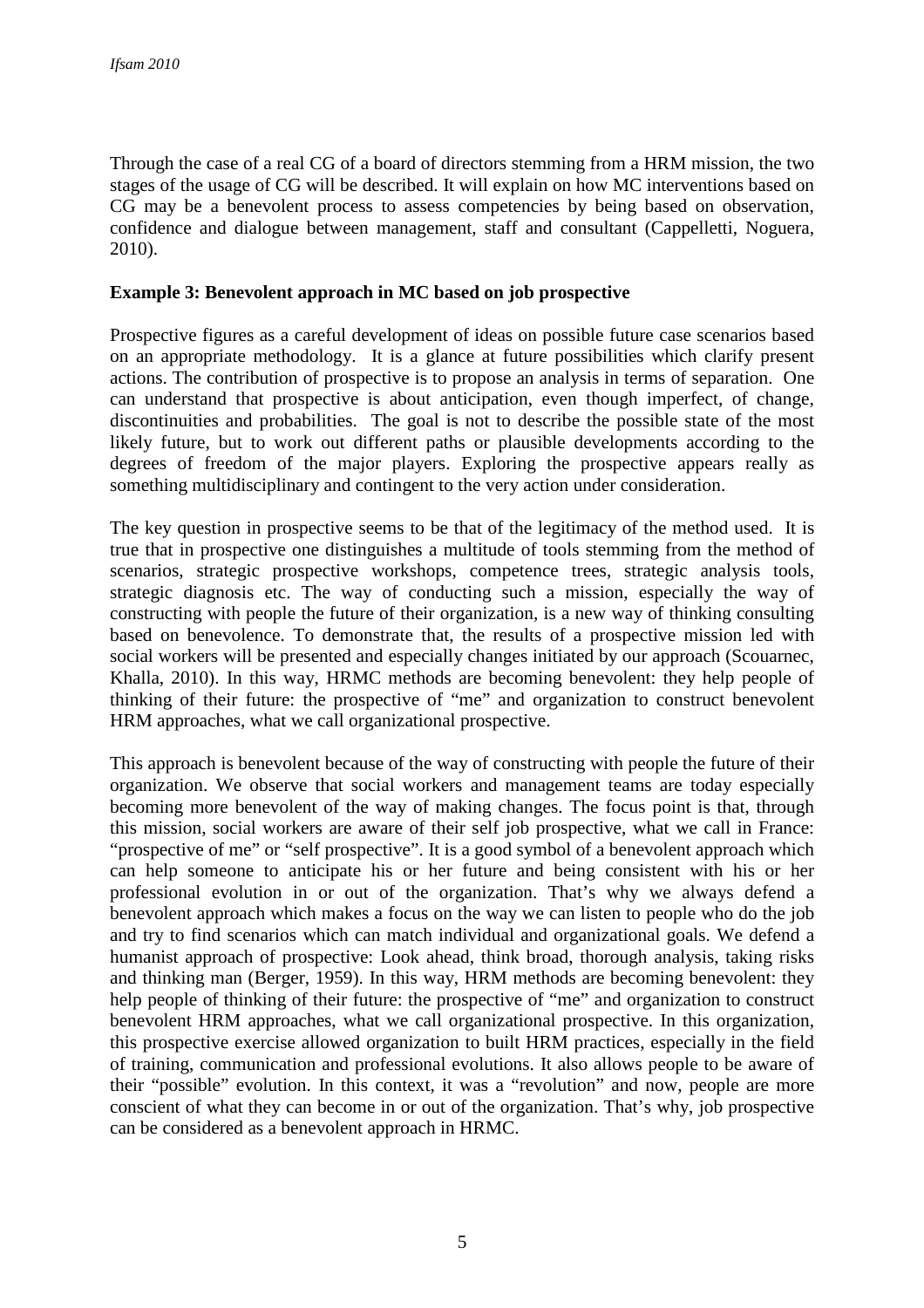

### **Discussions**

The main objective of the paper is to provide HRM consultants with an overview of methods, stemming from different management fields, based on benevolent procedures and able to spread benevolence throughout companies. To do so, the participants of the workshop will be shown how to lead benevolent approach in HRMC within three different fields: job prospective, talent and high potential management, skill and competency management and assessment. Each example will be introduced by academics practicing MC interventions within companies half of their time, thus enabling the presentations being illustrated by case studies, examples of application, as well as conceptual guidelines.

HR consultants, practitioners and academics are often more focused on the effect of their methods towards business performances and client services than on the exploration of a new concept of investigation which could generate new debates and tools. As a result, new recent managerial concepts, such as Sustainability or Evidence-Based Management, stem merely from HRMC researches or practices, but rather from other disciplines such as strategy or OD. Therefore, exploring a new concept such as benevolence through HRMC methods, procedures and case studies may be valuable to HR specialists because it may help them to renew their research perspectives, and to enrich the exploitation of their practices.

#### **References**

Alvesson, M., Willmott, H. (1992), On the idea of emancipation in management and organization studies, *Academy Of Management Review* 17(3): 432-464.

Buono, A., Savall, H. (2007) Eds, *Socio-Economic Intervention in Organizations*, IAP.

Butler, J. K. (1991) Toward Understanding and Measuring Conditions of Trust: Evolution of a Conditions of Trust Inventory**,** *Journal of Management.* Bloomington: Sep . Vol. 17, Iss. 3; pg. 643, 21 pgs

Lewin, K. (1946), Action Research and Minority Problems, *Journal of social Issues* 2: 34-36.